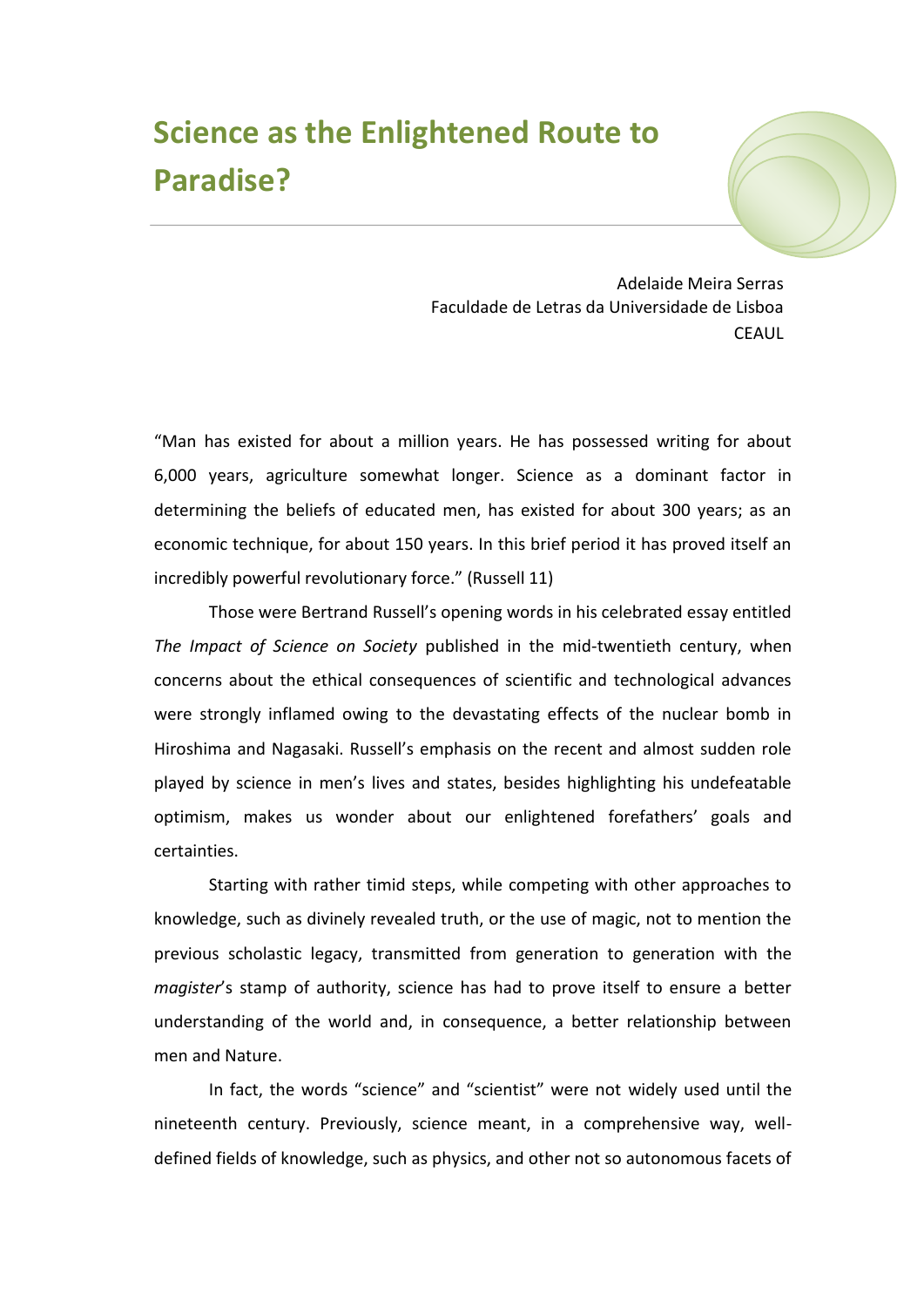

the natural world – for instance, botany, zoology, and geology – thus constituting so-called "natural philosophy". Science, however, also contemplated the philosophic debate concerning human ability and methods to attain true knowledge. Nevertheless, experiments and investigation about natural phenomena were enthusiastically underway since the seventeenth century.

According to Voltaire, in "Letter IV" of his *Letters Concerning the English Nation* (1733), Bacon, Locke and Newton were the unquestionable founders of the new approach to knowledge. He further distinguishes Bacon's important role in the increasing widespread interest in this "New Learning":

> In a Word, no one, before the Lord Bacon, was acquainted with experimental Philosophy, nor with the several physical Experiments which have been made since his Time. Scarce one of them but is hinted at in his Work, and he himself had made several. He made a kind of pneumatic Engine, by which he guess'd the elasticity of the Air. He approach'd, on all Sides as it were, to the Discovery of its Weight, and had very near attain'd it, but some Time after Torricelli seiz'd upon this Truth. In a little Time experimental Philosophy began to be cultivated on a sudden in most parts of Europe. 'Twas a hidden Treasure which the Lord Bacon had some Notion of, and which all the Philosophers, encourag'd by his Promises, endeavour'd to dig up. (Voltaire 52)

The wide popularization of the new science in coffee and chocolate houses, as well as in scientific associations such as the Royal Society of London (founded in 1660), promoted both by Bacon, Newton, Boyle and other scientists, *philosophes* and dilettanti alike, obviously contributed to its consolidation as a major cultural factor. However, the concrete advances, for instance, in medicine, and the new technologies (either real, or just imagined) in prolonging life while making it more comfortable and interesting, paved the way for the enthusiastic reception of Science as the modern key to happiness, in an earthly, humanly remodeled paradise.

Francis Bacon's essays *Novum Organum* and *The Advancement of Learning*, published in the first decades of the seventeenth century, aimed at introducing a new syllabus focused on several branches of experimental knowledge, thus replacing the Aristotelian method still applied at most universities. In the introductory words to *Novum Organum*, he urges the reader "to compel himself to sweep away all theories and common notions, and to apply the understanding, thus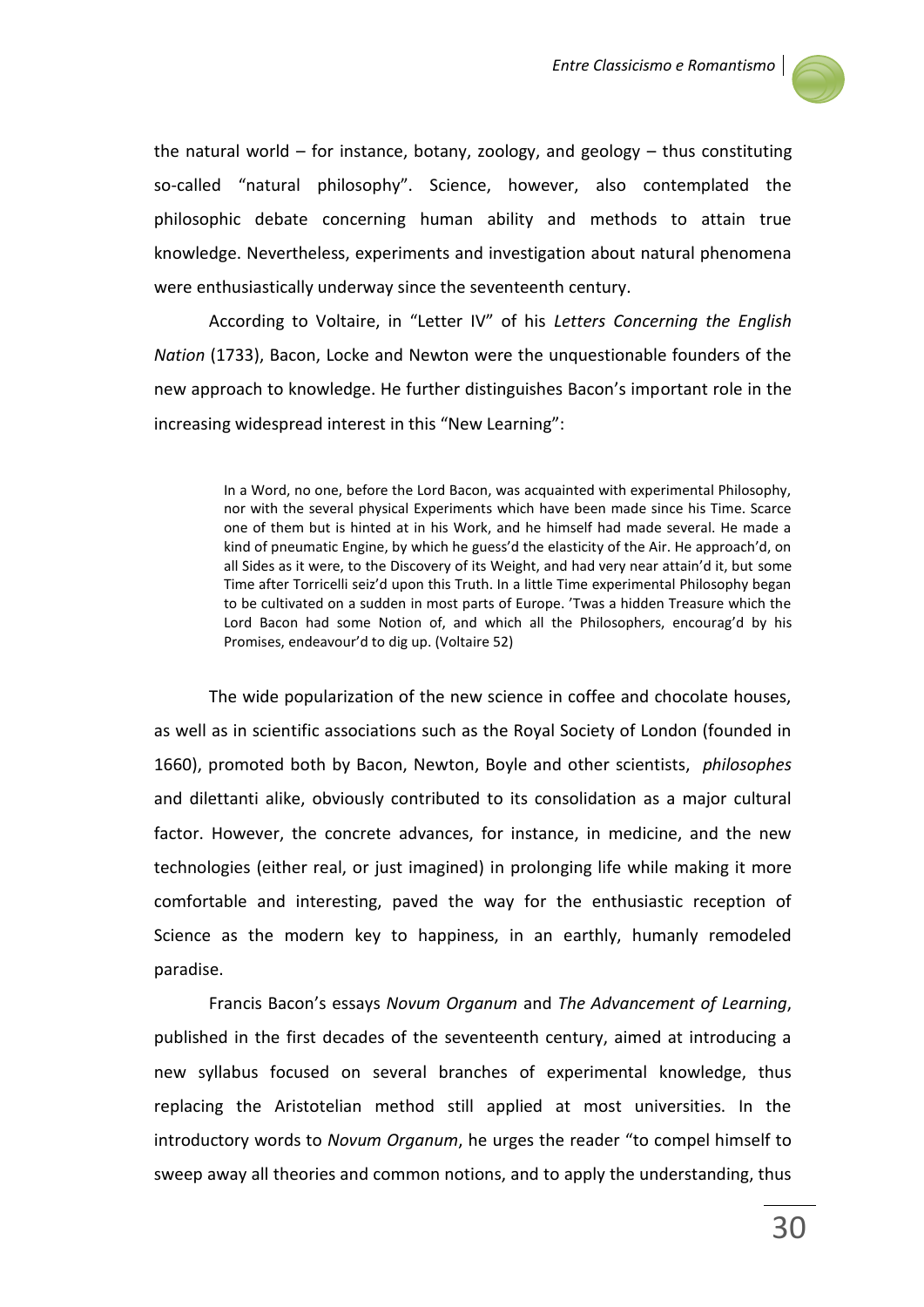

made fair and even, to a fresh examination of particulars" (93). The defense of all knowledge based on observation and experimentation, together with the rejection of a pre-established system and a narrow specialization, would lead to the discovery of the fundamental laws of the universe, and so empower humankind in relation to the natural phenomena. He further appeases his readers' fear of this new epistemology, highlighting that knowledge – the correct understanding of the natural world – is rather a recovery than a discovery, since it was always there for men to study. In so doing, Christians are worshipping God through His divine creation. In his utopia, *New Atlantis*, written in the first decade of the seventeenth century, although only posthumously published by his chaplain, W. Rawley, Salomon's House, or the College of the Six Days' Work, the research and educational institution of the commonwealth, holds this very same idea: "The End of our Foundation is the knowledge of Causes, and secret motions of things; and the enlarging of the bounds of Human Empire, to the effecting of all things possible" (239).

Composed by a kind of brotherhood, and ruled by a holy figure called "the Father", whose appearance and gestures emulate those of a bishop, or even the Pope – for instance, he blesses the travelers, and they bent and kissed the hem of his garment (238-239) –, this foundation represents the college and research society Bacon hoped to see established in England. In order to soothe both king James, whom he dedicates his work to, and all his contemporaneous readers, he presents his imaginary commonwealth as a very orderly society, highly respectful of its political leaders, observant of their religious principles and creed, albeit tolerant to other faiths, honouring family values, chastity and incorruptibility. Science is thus presented as innocent, in spite of its power to improve man's lot.

Also worth noting are the current restrictions on publications concerning the discoveries and inventions performed by Salomon's House and, furthermore, the oath of secrecy that bounds its members, contradicting the Enlightenment's cherished purpose to diffuse knowledge. In the Atlantis commonwealth stability and safety suffice to justify the option for an oligarchy of enlightened despots, notwithstanding their paternalistic attitude of "bienfaisance" towards the people.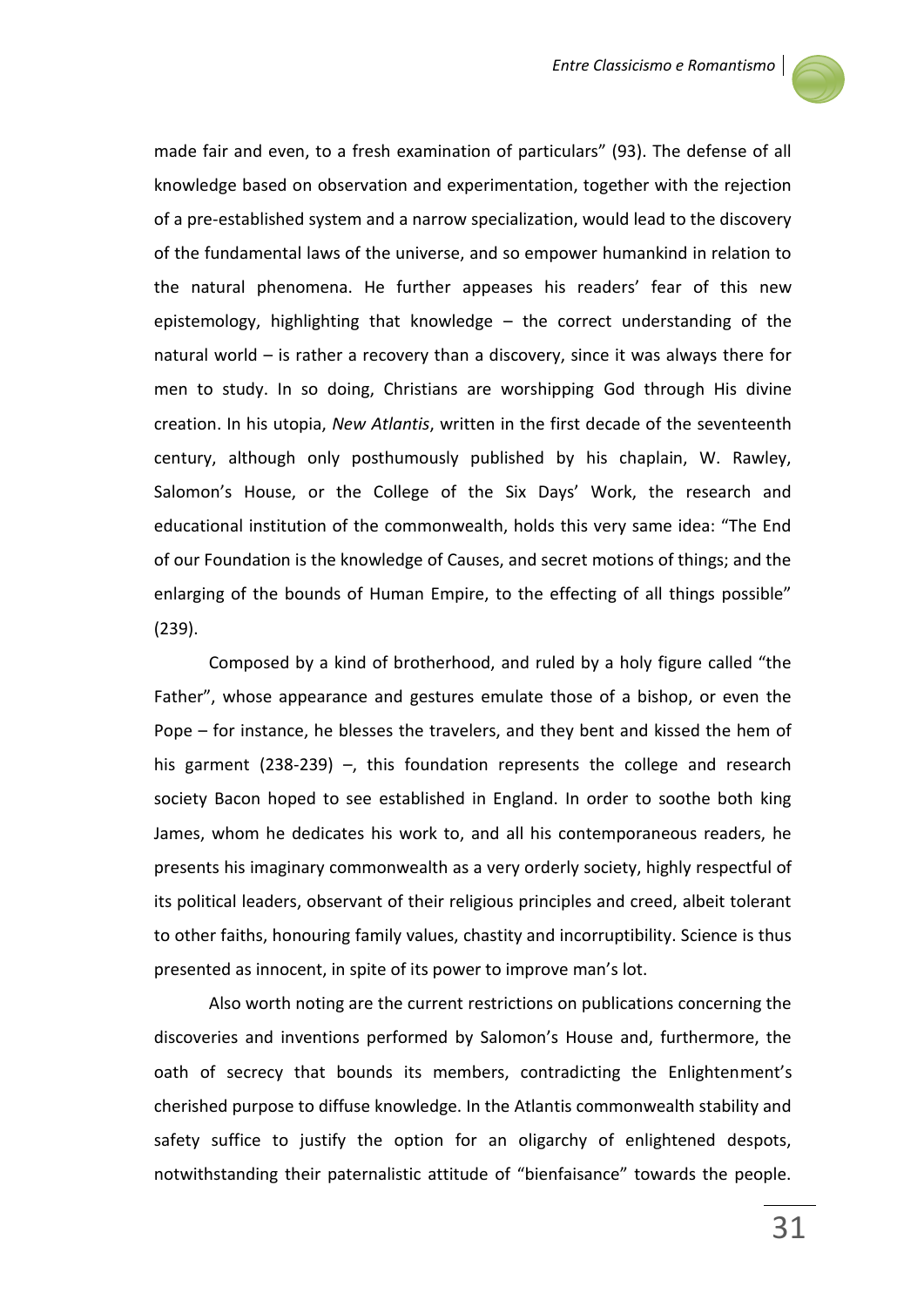

Peter Gay, when discussing the Enlightenment's politics of education, reveals the dilemma of the intelligentsia of the times:

> Education formed an indispensable part of [eighteenth-century rulers'] reform schemes: peasants needed to be instructed in the use of new implements, merchants and manufacturers to be acquainted with new techniques or products, public servants to be trained to new tasks. But civic education was something else again. After all, like all good education, good civic education aimed at making the educator unnecessary, and this required a degree of self-abnegation that the princes – all but one [the Archduke Leopold of Tuscany] – could not muster. (Gay 499)

The quiet, civically noncommittal scientific revolution Bacon envisaged, disappeared from the limelight due to the political turmoil which took place both in England with the seventeenth-century civil war – which led the country to an interregnum in the monarchical system – and later, in a transatlantic context, in the following century with the American Revolution, and a few years later with the French Revolution, the political epitaph of a despotically authoritarian European regime.

Distancing himself from the religious bias of Francis Bacon's apology of a society where science is paramount, d'Alembert, one of the main authors and editors of the *Encyclopédie* (1765) and a laic prophet of change, in the entry "Invention" also believes in the importance of the enlargement of scientific knowledge and technology as a means to progress:

> [...] all those who, thanks to their astuteness, their labours, their talents, and their diligence, will be able to combine research and observation, profound theory and experimentation, will continually enrich existing inventions and discoveries and will have the glory of paving the way for new ones. (Hyland 137)

Such was the case of Sir Isaac Newton, the first scion to be knighted on account of his outstanding contribution to further science, and president of the Royal Society of London for more than twenty years. In his remarkable work on physics and optics – also highlighted by Voltaire – he put into practice much of Bacon's theorizing, combining experience with mathematical calculus. The endorsement of mathematics as the most rigorous way of understanding, describing, and eventually predicting natural phenomena, became known in 1687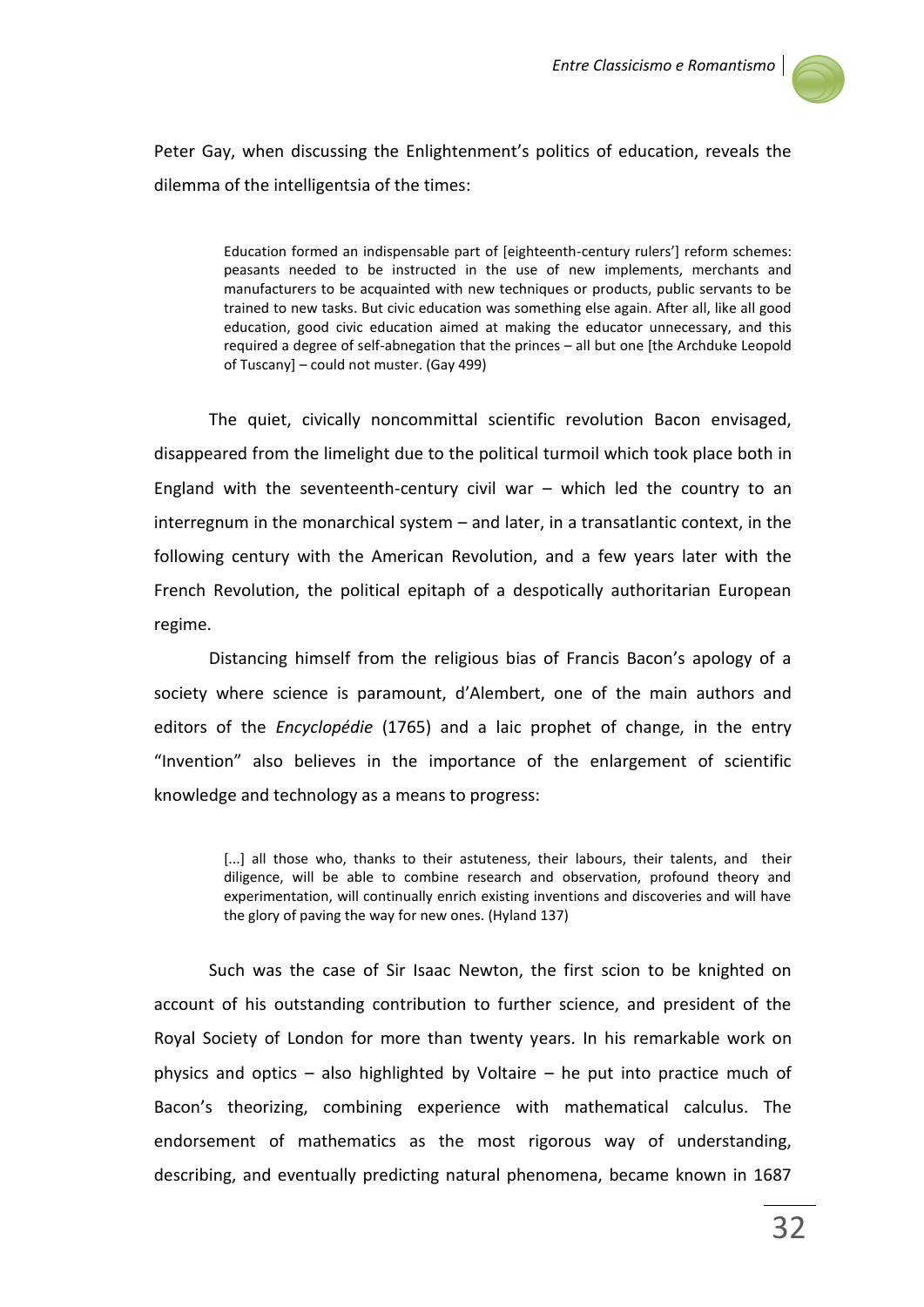

with his masterpiece *Philosophiae Naturalis Principia Mathematica*. There he explained that every particle of matter in the universe is attracted to every other with a force varying directly as the product of their masses and inversely as the square of their distance, that is, the notion of universal gravitation (Porter 133). In so doing, he not only advanced a comprehensive and coherent view of the solar system, but he also started a new perspective on dynamics, a mechanical theory associating Kepler's laws of the planets' orbits to Galileo's kinematics applied to terrestrial motion. Later, he would apply the same notion to microscopic intercorpuscular interactions, thus making possible important advances in chemistry, for instance. Of course his mechanical theory contradicted Gassendi's and Descartes' rationalistic notion of a passive mechanicism which considered the universe devoid of motion, unless by contact. Although based on the same view of a clock-work ruled universe – also embraced and developed by Spinoza, Leibniz and Hobbes – and the application of mathematical techniques to the measurable properties of matter as the sole method of discovery and exposition of Nature's laws, Newton's empiricist approach showed a clear divide between British and continental theories of knowledge. Instead of the almost arrogant certainty depicted in Descartes' *Discourse on the Method of Rightly Conducting One's Reason and of Seeking Truth in the Sciences* (*Discours de la Méthode pour bien Conduire sa Raison, et Chercher la Vérité dans les Sciences,* 1637), Newton's other masterpiece, *Opticks*, published in 1704, also opened new fields of research about light, heat, electricity, using a list of "queries" which would help to establish an experimental scientific methodology. Even his apparently contradictory interest in alchemy and theology testified to his devotion to study, his humble and pious attitude trying to understand and pass to his fellowmen God's grand design with a degree of precision and simplicity undreamt of before, as Berlin (15) pointed out while evoking Pope's famous lines:

> Nature and Nature's Laws lay hid in Night. GOD said, *Let Newton be!* and all was Light!

> > (Davies 651)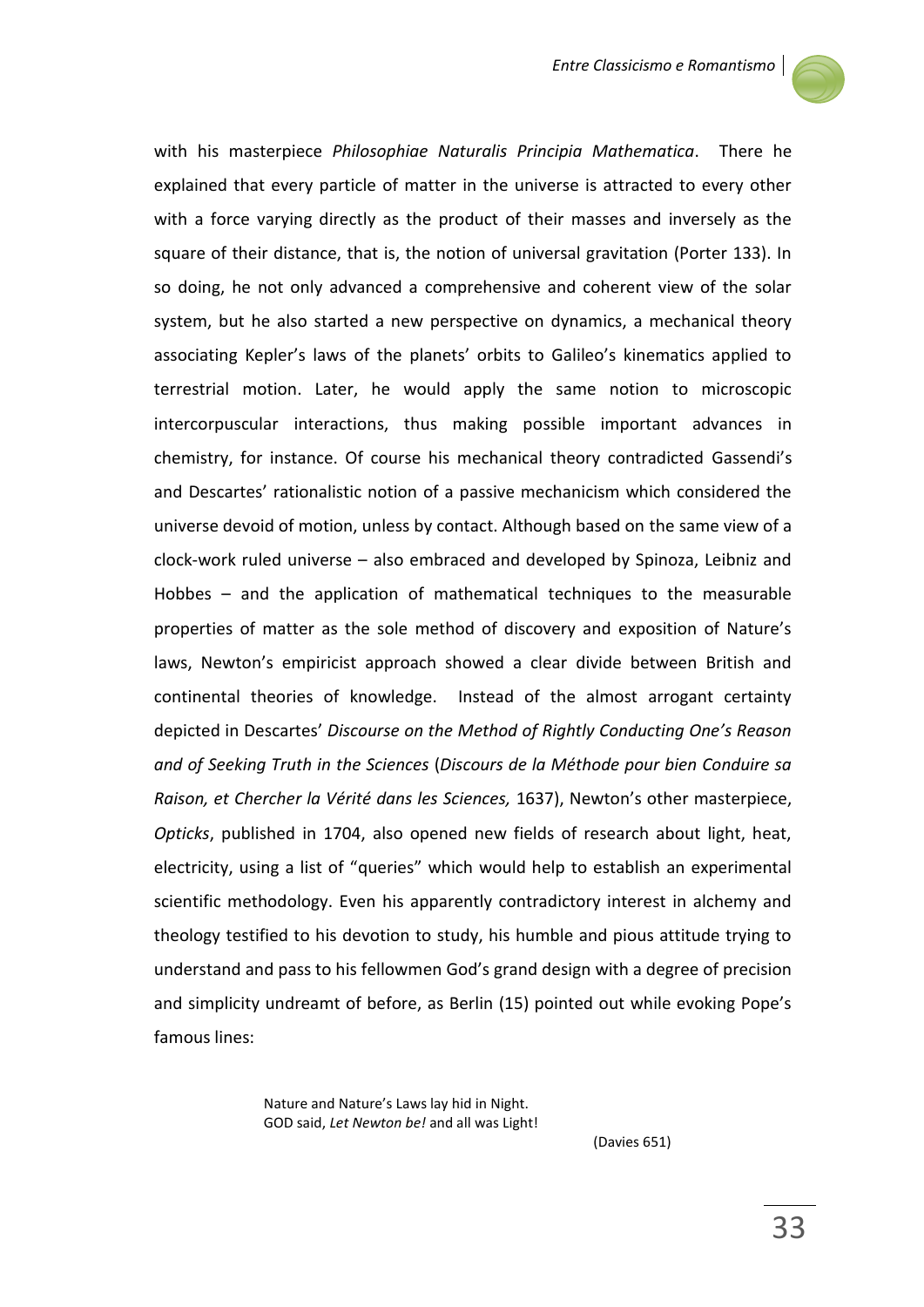

John Locke – the most judicious and methodical Genius, or the most acute Logician, in Voltaire's opinion (cf. Voltaire 54) – in his work *Essay Concerning Human Understanding* (1690) would shed some doubt on this enthusiastic view of science as the path to true knowledge. Notwithstanding his indebtedness to Cartesian rationalism, he considered that the act of knowing began with the sensorial apprehension of the object by the subject; only afterwards would this subject's reason and understanding perceive the connection, or the lack of it, between two or more ideas, that is, representations of the world. These ideas, besides resulting from the outcome of one's sensitive awareness of the world, could be formed in an immediate manner, by intuition, or could require demonstration, but in every case one only got an understanding of the properties of the things that exist, never quite acquiring true knowledge. The shift to the empirical level of connection and to a second-hand appropriation of the external world would also lead Berkeley and David Hume to question the universal character of empiricism, thus abating the optimism of the first experimentalists. Moreover, Locke's denial of the existence of innate ideas and the assertion that every man was born in intellectual blankness – *tabula rasa* –, that only experience and learning would fulfil and enrich, paved the way to a scientific analysis of society, justifying the democratization of the regimes: given the same opportunities, everyone could be a well-informed citizen, able to forward his own decisions on any matter.

When Immanuel Kant, at the dawn of the century, summarizes his views on the Enlightenment in his celebrated essay entitled "Was ist Aufklärung?" (1784) he stresses precisely the autonomy of the citizen so that he can fully participate in the public sphere without becoming a puppet of some ruler's whims:

> Enlightenment is man's emergence from his self-imposed immaturity. Immaturity is the inability to use one's understanding without guidance from another. This immaturity is self-imposed when its cause lies not in lack of understanding, but in lack of resolve and courage to use it without guidance from another. *Sapere Aude*! [Dare to know] "Have courage to use your own understanding!" – that is the motto of enlightenment. (Gregor 13)

So the entanglement between science and the Enlightenment occurs at distinct levels: the reliability of science itself as true knowledge; the doubts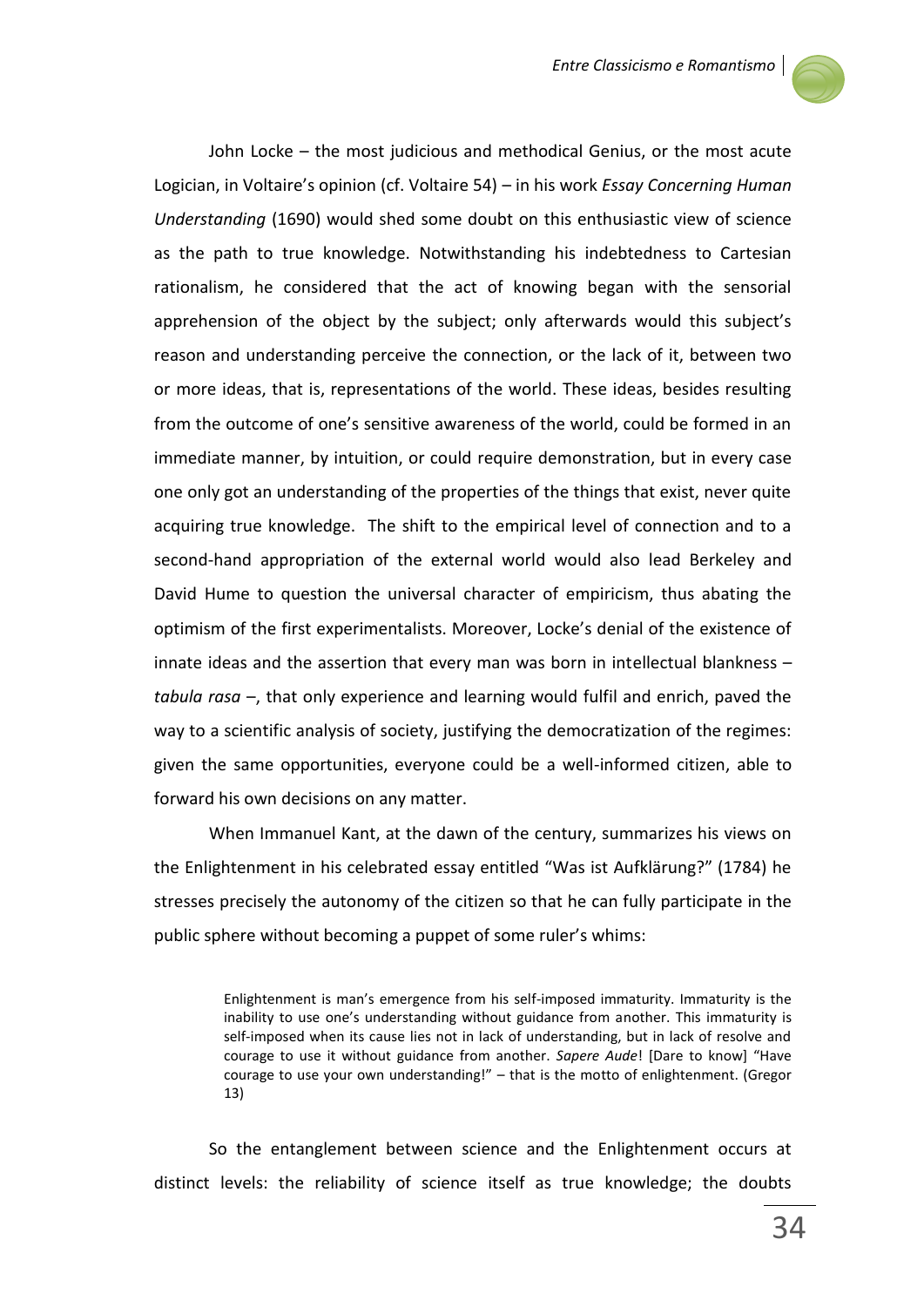

concerning human ability to gain knowledge and the best method, or methods, to do it; and the attempts to push the scientific approach to matters of social and political philosophy, as well as to the realm of aesthetics. The consequences thereof go far beyond the scope of this reflection, but they surely gave birth to waves of criticism, ranging from the denunciation of foul play by pseudo-scientists to the manifestation of skepticism about the scientific paradigm and its limits and actual viability to promise paradise on earth.

As far as the reliability of scientific knowledge and research is concerned, it is worth remembering two distinct critical voices: Margaret Cavendish and Jonathan Swift. Both writers were well-known for their inquisitive minds, their wit and political conservativeness, but were otherwise considered disparaging figures on socially dominant manners and behaviour. The former, an educated aristocratic lady, witnessed the regicide of Charles I and Charles's II restoration, having gone into exile in France during Cromwell's rule, historical events that definitely scarred, or molded her mind and character. The latter, a man of Anglo-Irish origin who spent most of his life in Ireland, with some spells in London in the service of Sir William Temple, and later of Lord Berkeley. In his maturity he abandoned his clerical work and embraced an ecclesiastical career in the Established Church of Ireland, becoming in due time the Dean of S. Patrick's cathedral. A poet, an essayist and a writer of fiction, he dedicated a good part of his work to denouncing what he considered ill-conduct, both of individuals and governments. It is no wonder that the scientific vogue among polite people and the way the members of the Royal Society seemed to delve in natural and social sciences stirred his interest and fed his satirist's vein.

In his utopian work *Travels into Several Remote Nations of the World, in four parts. By Lemuel Gulliver* (1726), especially in the third voyage to Laputa, Balnibarbi, Luggnagg, Glubbdubdrib, and Japan, he is adamant in his criticism of the illuminati who float on their flying saucer above the crude realities of the earthly world. Although they depend on the magnetic relation between the earth and their "flying island", and enjoy all the available comforts and luxury the inhabitants sent them from below, they consider themselves burdened with the responsibility of finding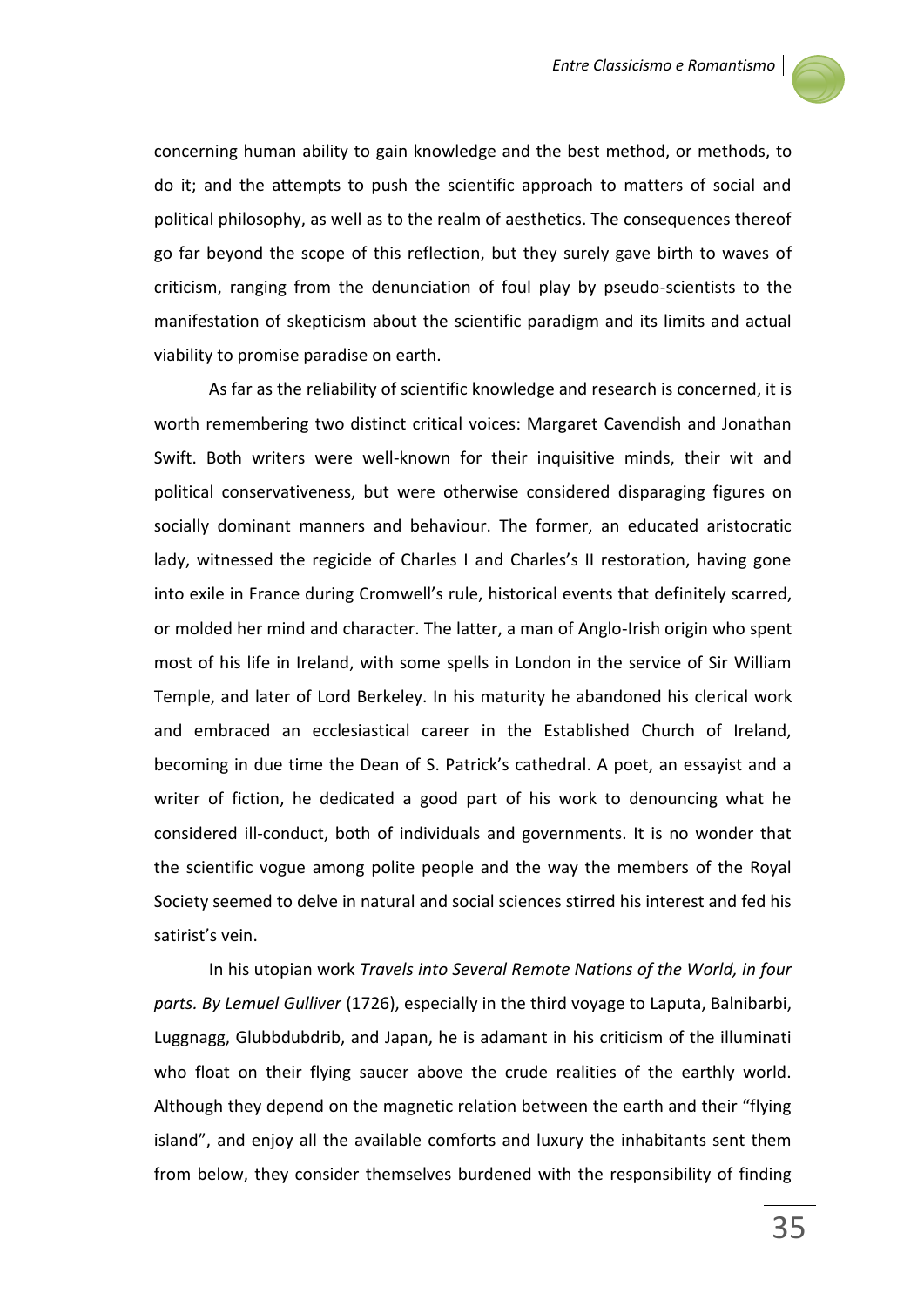

new solutions for improving their people's lives. However, because of their unawareness of the material world and their constant abstract thinking, their experiments and inventions are rather ineffectual, though nobody dares say as much. Besides the obvious satire of rationalism with the depiction of the disastrous consequences of the intelligentsia's divorce from reality, the excess of ill-guided experimentalism may produce the same negative result. So an excess of abstract thinking or a pseudo-scientific approach may destroy the earthly paradise Bacon had promised, even if those with the power conferred by knowledge possess the best possible intentions to help their fellowmen. Only in the fourth and last voyage did the hero find an Edenic society, the country of the Houyhnhnms, where a very simple way of living has been adopted, devoid of sophisticated technology, but where ethical values are observed and respected by everyone.

Margaret Cavendish could be considered as an example of the wide popularization of works such as encyclopaedias or simplified versions of dense scientific treatises meant for children or women, like Francesco Algarotti's *Newtonianismo per le Dame* (1637), translated into English two years later with the title *Sir Isaac Newton's Philosophy Explain'd for the Use of the Ladies.* Notwithstanding the disseminating effect of such text books and pamphlets, Margaret Cavendish, Duchess of Newcastle, profited mainly from the informal debates about natural philosophy with Hobbes, Gassendi, Descartes held in her salon during the years of exile in France, the so-called "Newcastle circle". She continued to demonstrate her keen interest in science and research after her return to England with the Restoration, as is illustrated by her visit to the Royal Society of London, a major event at the time. She was the first woman to be admitted in that temple of science and there she had the opportunity to observe Boyle and Hooke going through several experiments, and to enquire about their methods and goals, but membership remained impossible for women.

However, Margaret Cavendish's utopia, *The Description of a New World, Called the Blazing World* (1666), deals with the theme of the pursuit of a paradisiacal region from a different perspective, in what both politics and knowledge are concerned. The work closes with a feeling – akin to Swift's criticism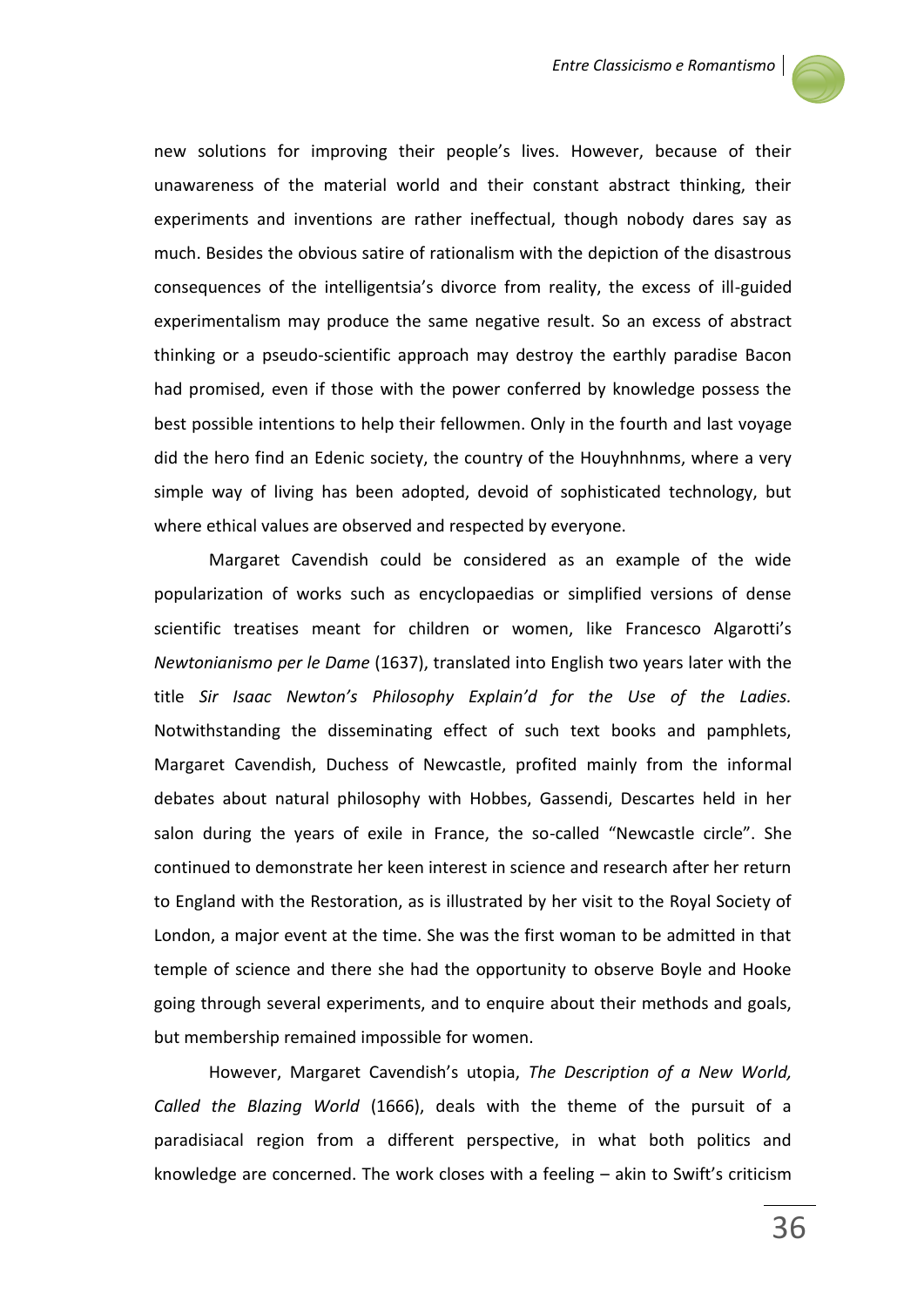

and mistrust regarding the scientific and technological "progress" – of disappointment with the enlightened discoveries and decisions of the illuminati. The narrator, a very beautiful young lady – and Margaret's *persona* – due to a series of unfortunate accidents, enters a parallel world where everything is perfect: the land is beautiful and fertile, the natural resources are abundant, and the inhabitants live peacefully in a multiracial society ruled by the absolute power of their emperor. Things begin to deteriorate as a result of the changes ordered by the young lady after she marries the emperor and becomes the new empress, with all the power vested in her. Her idea of erecting schools and founding scientific societies for the improvement of knowledge leads but to dissention among the various groups and a profusion of opinions from the "vertuosos" and no certainties whatsoever. This ironic depiction of the Royal Society meetings and debates, together with her mistrust of instruments such as the microscope, much in fashion at the time, show us the fragile structure of the new science:

> Truly, said the Empress, I do believe that it is with natural philosophy, as it is with all other effects of nature; for no particular knowledge can be perfect, by reason knowledge is dividable, as well as composable; nay, to speak properly, nature herself cannot boast of any perfection, but God himself[.] (Cavendish 162)

The solution for these problems lies in the closure of such societies or in the confinement of their disputations and opinions to their own circles without disturbing the commonwealth, thus avoiding "an utter ruin and destruction both upon church and state" (162). The empress recovers, indeed, the Atlantis policy of concealment and filtering of information in order to secure a peaceful way of living, abjuring the Enlightenment motto enunciated by Kant, "dare to know".

In Margaret Cavendish's brilliant world, happiness and well-being are easily recovered once the empress recognizes her misjudgment and annuls all the changes she introduced in scientific societies and educational institutes, as well as in the religious and political domains. Paradise is in this case regained by virtue of the authoress's will and imagination, but in reality change does not come so easily and the idea of a perfect commonwealth lingers in men's minds up to the present.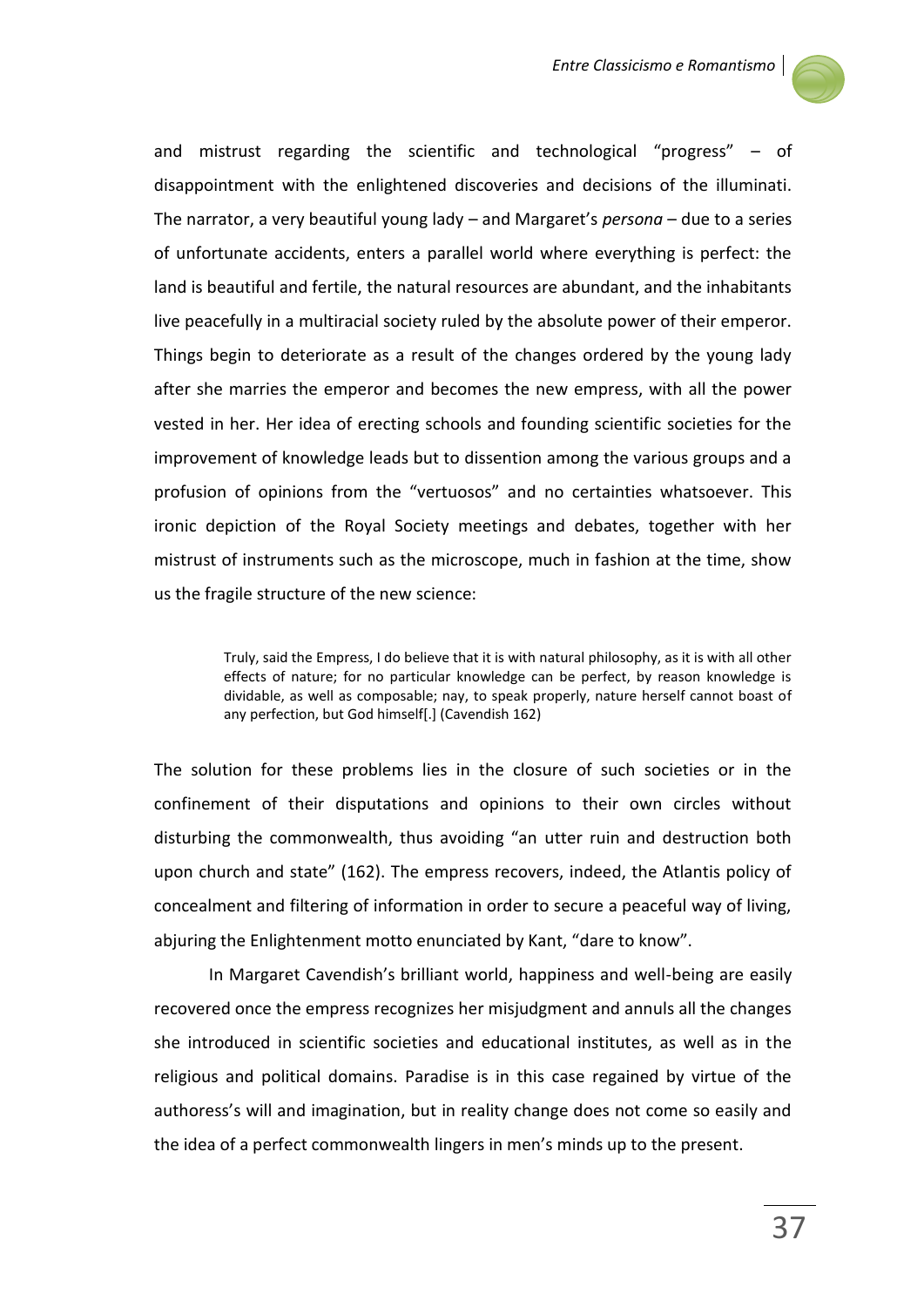

To pass on information from generation to generation and among every member of a community may lead to the instability many feared during the seventeenth and eighteenth centuries, but to hinder the access to knowledge will bring nothing but stagnation and the weakening of human society. Today we face another problem, as Norman Levitt has pointed out: even if the means to education are open to every social *stratum*, we can easily verify that not each and every citizen is interested or able to devote himself to a life of study and investigation. In *Prometheus Bedeviled* (1999) the author harbours no doubts about the harmonious relationship between the advancement of science and democracy, as the model of state in which citizens can think and express themselves freely, thus giving vent to their creativity. However, the requirements of scientific knowledge and research demand years of contradicting the democratic ideal of an equal participation in the public sphere by all the citizens:

> No society, however egalitarian, has ever eliminated the sense that science is an elitist calling, that it demands raw intelligence and special skills that far exceed what is to be expected of the average person. Although improvements in the effectiveness and comprehensiveness of science education may ultimately succeed in developing scientific talent in more people, drawn from a wider range of social and economic backgrounds, it seems doubtful that scientific competence will ever become widespread, let alone universal. (Levitt 3)

From the Enlightenment onwards, science stands out as a determining factor in the shaping of our ways of living and our view of the world. Some may think that the advance in social values and epistemological methods did not actually bring out a better and happier life, or that some people's happier lives imply the sacrifice of other groups. The difficult relation between science and society is deeply etched by the past, by prejudice and superstition, a difficulty that remains unresolved. However, if our culture has nurtured science to its present powerful position, envisaging it as the fruit of knowledge of our tree of life, we may wish the day will come when we will grasp the wisdom to use it in a generous and *bienfaisant* way. Dare to know how!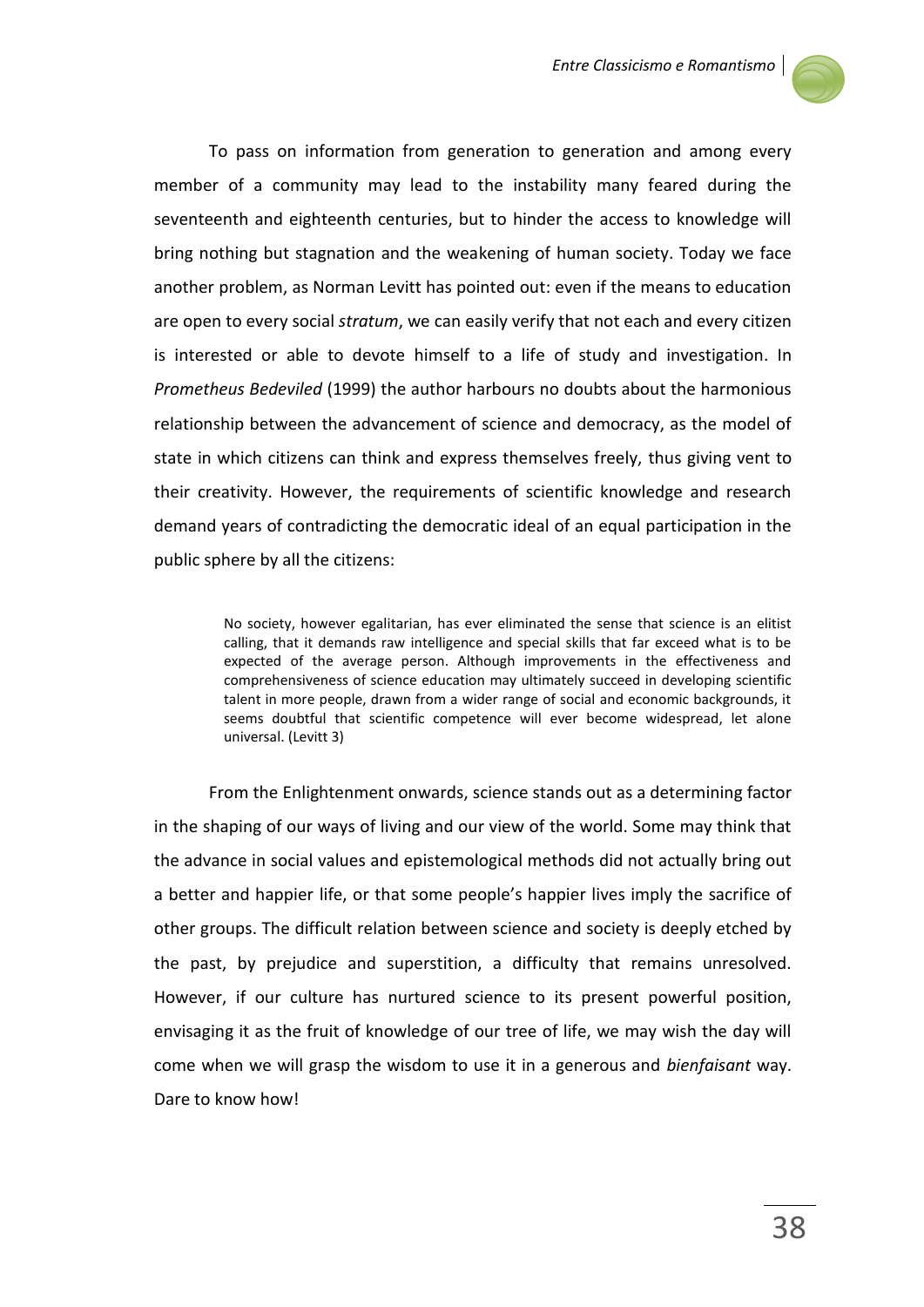

## WORKS CITED

- Bacon, Francis. "Novum Organum." *The Works of Francis Bacon*. Volume IV. *Translations of the Philosophical Works*. Elibron Classics Series. Boston, U.S.A.: Adamant Media Corporation, 2005. 39-248.
- ---. "New Atlantis". *The Advancement of Learning and New Atlantis*. Ed. Arthur Johnston. Oxford: Clarendon Press, 1980. 213-247.
- Berlin, Isaiah. *The Age of Enlightenment*. Oxford & New York: Oxford University Press, 1978.
- Cavendish, Margaret. "The Description of a new Wold, called The Blazing World". *Margaret Cavendish Duchess of Newcastle. The Blazing World and Other Writings*. Edited by Kate Lilley. London: Penguin Books, 2004. 119-230.
- Davies, Herbert, ed. *Pope: Poetical Works.* With an Introduction by Pat Rogers. Oxford: Oxford University Press, 1978. 651.
- Gay, Peter. *The Enlightenment: An Interpretation. The Science of Freedom*. New York & London: W.W. Norton & Company, 1977.
- Hyland, Paul, Olga Gomez & Francesca Greensides. "Invention". *The Enlightenment. A Sourcebook and Reader*. London: Routledge, 2003. 135-138.
- Kant, Emmanuel. "What is Enlightenment?" [1784]. *Practical Philosophy*. Ed. Mary J. Gregor. Introduction by Allen W. Wood. *The Cambridge Edition of the Works of Immanuel Kant*. Cambridge: Cambridge University Press, 1999. 11-22.
- Levitt, Norman. *Prometheus Bedeviled: Science and the Contradictions in Contemporary Culture*. New Jersey: Rutgers University Press, 1999.
- Locke, John. *An Essay Concerning Human Understanding* [1690]. Ed. Roger Bishop Jones. Web. 2-10-2010. <http:// humanum.arts.cuhk.edu.hk/Philosophy/Locke/echu/>
- Porter, Roy. *The Creation of the Modern World. The Untold Story of the British Enlightenment.* New York & London: W.W. Norton & Company, 2000.
- Russell, Bertrand. *The Impact of Science on Society*. London & New York: Routledge, 1998.